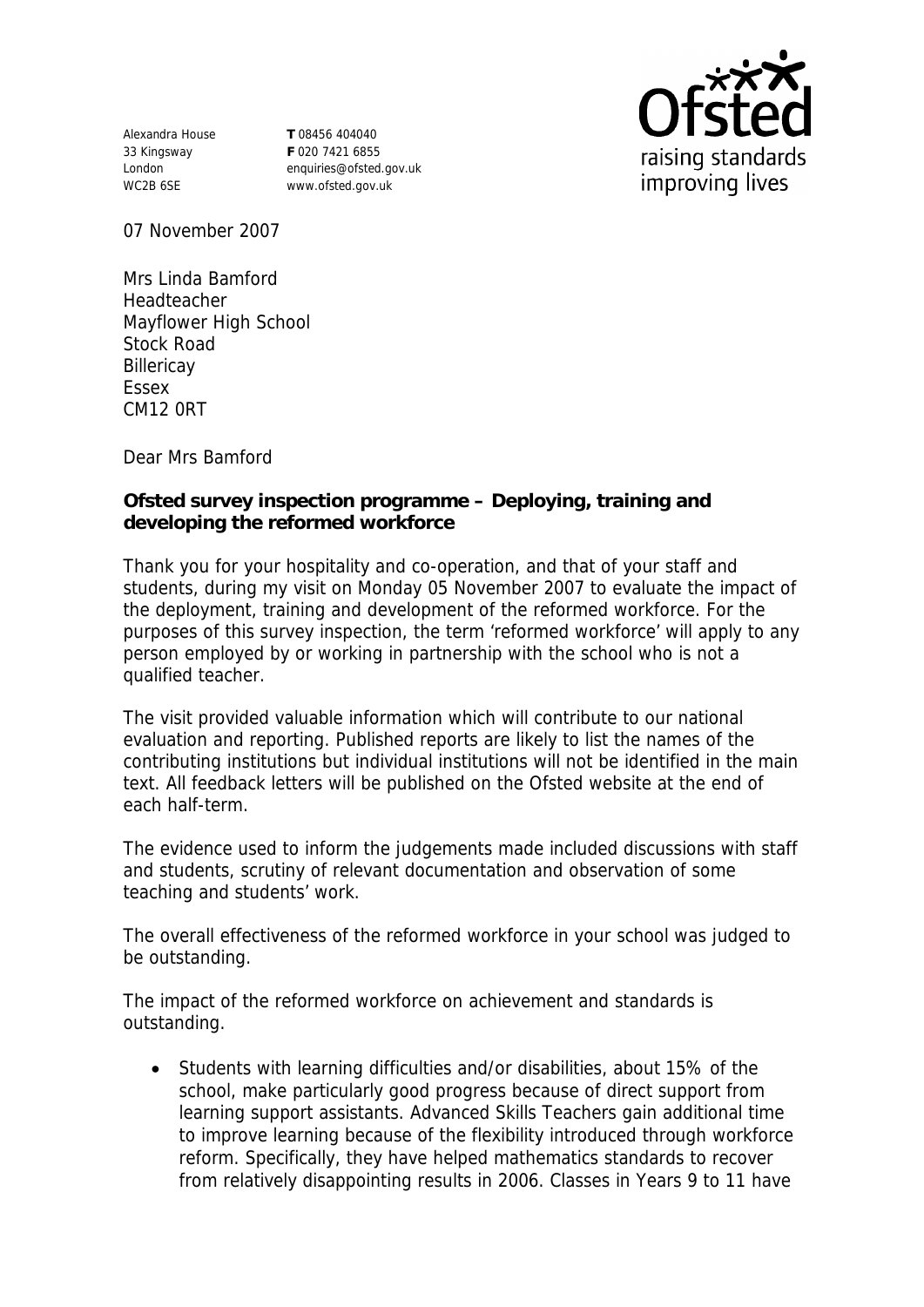less focused support and their progress in mathematics and science remains less than expected.

- Pastoral assistants promote much improved use of data amongst staff and students. They also monitor and support students in danger of underperforming. A group of 14 GCSE candidates in 2007 improved their results as a result of such support. In the sixth form, this role contributed to raising A2 results in 2007 to their highest ever level. Students and staff have benefited from a new clarity about targets and how to meet them.
- The reformed workforce makes a significant contribution to students' personal development, which is outstanding. It helps to ensure that students' attitudes remain consistently positive. Well trained learning support assistants command students' full respect. Individual interactions with challenging or vulnerable students help to avoid exclusions or minor sanctions and boost students' self-esteem significantly. Rising attendance levels and drastically reduced use of sanctions for poor behaviour coincide with the introduction of workforce reform.

The impact of the reformed workforce on the quality of teaching and learning is good.

- Good quality teaching draws heavily on the contribution of learning support assistants and they promote a good atmosphere for learning. The successful match of work to groups or individuals often depends on their support. This can be especially effective when the learning support assistant has relevant subject expertise. Learning support assistants have provided good training for teachers in managing specific learning needs.
- Cover supervisors help to ensure consistency in the quality of teaching. Their lessons are planned and taught to the same demanding criteria as teachers use. Monitoring by senior managers ensures the criteria are met.
- The use of cover supervisors and learning support assistants means that teachers are better able to contribute to a well organised programme of additional support for colleagues or students.

The impact of the reformed workforce on the quality of the curriculum is outstanding.

• The reformed workforce contributes to high levels of enjoyment, personal safety, health and healthy eating. Learning support assistants and pastoral assistants strengthen many students' self-belief and show interest in their extra-curricular commitments. Some provision is possible only because members of the reformed workforce help to run day visits, residential field trips and events. For instance, there have been more than a dozen 'family learning days' since 2003. They boost the confidence of students and their families in key curricular skills and depend heavily on the reformed workforce.